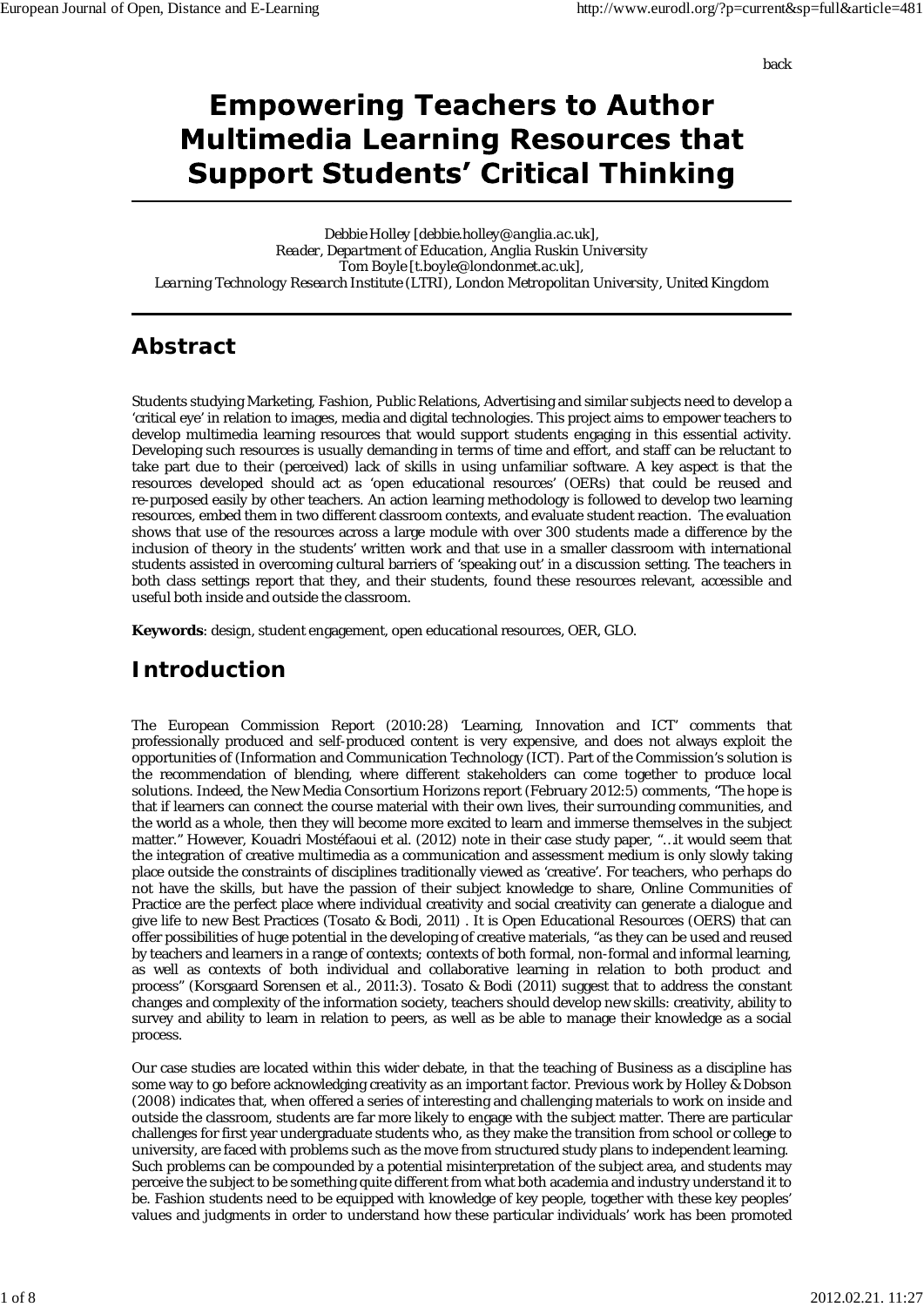over that of others (Marciniak, Holley & Davies, 2012).

To aid this transition, an early activity for the students on the module was to visit the Victoria and Albert Museum, with its international reputation as a museum showcasing art and design. Students were directed to its collection covering fashion and accessories from the 17th century to the present day. Feedback from the module team indicated that subsequent, assessed student presentations designed to draw upon the V&A museum collection for inspiration, lacked any critical reflection or insights into the design of the costumes, despite extensive briefing notes. The decision to develop and use multimedia resources had its origins in the work of the Centre of Excellence for Teaching and Learning for Reusable Learning Objects (RLO-CETL, 2010), where small 'chunks' of a curriculum, often the most problematic for students, were developed using underlying pedagogical principles embedded within the Glomaker OER software (www.glomaker.org); as well as the JISC OER programme (2010). The affordance of rich multimedia would appeal to members of a student body who were very aware of image and meet the teacher needs of being added to a packed curriculum without the need for huge redesign, and would be accessible to students both inside and outside the classroom via the Institutional Virtual Learning Environment (VLE).

This article first outlines the context of the study then briefly covers the technical specifications of the software package used. An action research methodology is used to explore the stages of design, development and evaluation of the two artefacts developed, and two different contexts for learning are reflected upon in the final conclusions.

### **Context of study**

Following a full evaluation of the performance of the first cohort of Fashion Marketing students and their performance at the annual Awards Board, the Course leader identified a lack of critical thinking as a key skill that was underdeveloped in many of the students. However, in an already content focused curricula, there was little space to add yet more content, and so the wider team drew up a 'wish list' for working with the Glomaker team. The development team consisted of: the teacher; the RLO-CETL dissemination lead in the institution; a multimedia developer; and, the collections manager from the Women's Library, who was keen to disseminate the high quality resources from the collection. The wider team format had previously been piloted and evaluated by Greaves et al (2010).

We wanted the resources to be available as open educational resources that could be modified when being reused by other teachers, and also because fashion changes rapidly. The team also wanted to scaffold the student learning earlier in the module, but have an attractive and inviting resource available to those who may have joined the course late. (Having a high proportion of international students, visa issues were common in delaying a student's start date). The Business School hosts students from 150 different countries (London Metropolitan University, 2011). In the student body are many mature learners (many with children) who are returning to education and international students who do not speak English as their first language (Bradley & Holley, 2010). Most students also now work to fund their studies. Hence teachers were actively seeking strategies to engage learners both inside and outside the classroom within the blend of learning activities offered.

It was decided to develop the resources as open educational resources (OERs) to maximize their flexibility and impact. The study benefited substantially from the work of the Centre for Excellence in Teaching and Learning (CETL) in Reusable Learning Objects which had developed and released as OERs over 200 multimedia learning objects (see RLO-CETL, 2010). The RLO-CETL also developed an Agile project development approach to support staff in developing these resources (Boyle et al., 2006). This Agile approach empowers collaborative groups to create rich multimedia resources. Teachers play a central role in these groups, often working with students, and supported by a multimedia developer. The development process usually starts with an intense workshop where initial ideas are suggested, discussed, and developed into an outline storyboard. The multimedia learning objects are then developed iteratively through a series of prototypes which enable communication between teachers and developers to ensure a convergence on the pedagogical solution envisaged by the teachers.

However, while the Agile development approach worked very well, it was difficult to scale up in terms of numbers of objects. The requirement for a multimedia developer in each group produced a bottleneck, as there was limited access to the developers. The RLO-CETL had thus developed an authoring tool, GLO Maker (GLO Maker, 2011) to enable teachers to develop their own multimedia learning objects.

GLO Maker is specifically designed to enable teachers to develop rich, adaptable learning resources. Version 2 of the tool was released in August 2009. It is an open source and free for educational use. The tool produces generative learning objects (GLOs). GLO Maker 2 has been used to develop reusable learning resources at a number of educational institutions (e.g. Greaves et al., 2010). It was used for this project because it enables staff to rapidly develop multimedia learning resources with minimum technical support. The tool enables a teacher to move from a text-based underlying learning design through to a full multimedia learning object or GLO. Teachers are encouraged to release their GLO as OERs; the format of GLOs enables relatively easy adaptation of GLOs by local teachers. Full guides on how this is achieved, together with sample generative learning objects, are available on the GLO Maker website (GLO Maker, 2011). Following Devlin & James (2003) there was an expressed desire for the work to feed into the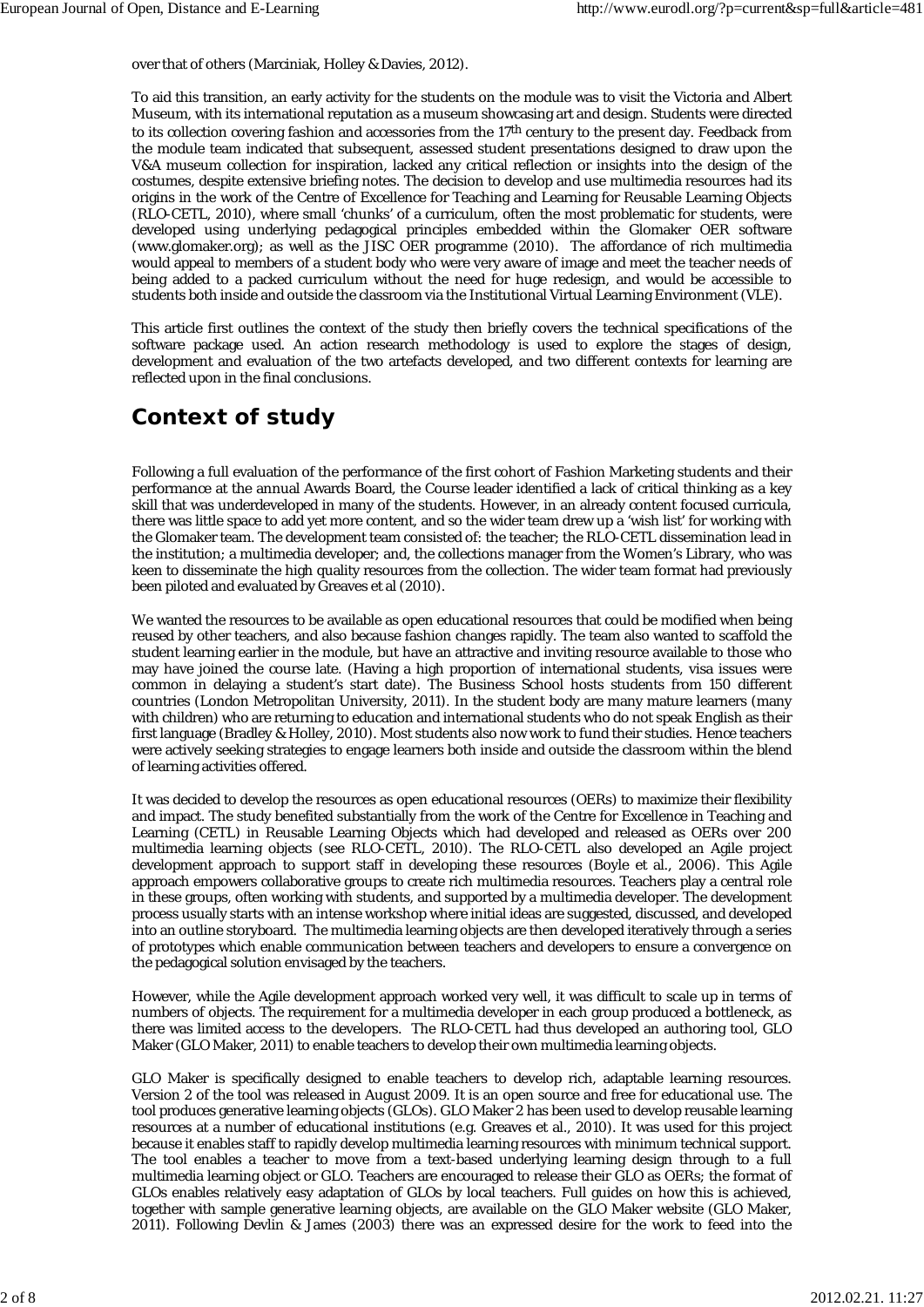University e-learning strategy.

# **Method**

An action research methodology (cf Norton, 2009) was followed in undertaking this project. Action research can cover a wide range of research paradigms and processes, and this work draws upon what Norton (2009:51) identifies as 'the British tradition' in that it links research to improvement of practice and is education orientated. Action research offers many possibilities to the practitioner; indeed, "it promises action on the problem, learning for the participants and, if they can be encouraged to write up their experiences, 'accounts of practice' which can be telling contributions to research reports (Pedler & Trehan, 2008: 204). However, Norton (op. cit.) cites Roulston et al. (2005:182) who point out that although the teacher as researcher has long advocated teachers being involved in educational research, academics tends to critique such work and it is frequently left uncited in academic literature. This theme is addressed more broadly by Denzin's (2008) analysis of the politics of evidence, in which it is shown that by Governments' and other powerful institutions' insistence on methods and methodologies of quantitative inquiry that, "a narrowly restricted view of what counts as knowledge is imposed on research" (Satterthwaite in Denzin, 2008:ix). Satterthwaite argues that locating this work within the scope of a deliberate, solution-orientated investigation, as advocated by Kemmis & McTaggart (1998), which is characterised by spiralling cycles of problem identification, systematic data collection, analysis (covered immediately below), and reflection, data-driven action and problem redefinition (which form part of our conclusions), that the work can be recognised as theory based, relevant and improving classroom practice.

#### **Problem identification, systematic data collection and analysis**

A series of introductory staff development sessions were held across the Business School, where the GLO Maker tool and the resources available from the Women's Library were showcased. The fashion team was immediately attracted to the idea of creating some bespoke materials for its students, as the new BA Fashion had recently been launched; feedback from the initial cohort of 90 plus students was that they wanted much more fashion-orientated module content. The challenge for those delivering such courses is to ensure that the needs of industry are met and, in doing so, ensure that students understand that the subject, which is informed by aesthetics, anthropology, psychology, linguistics, sociology and cultural studies, is given the gravitas that it deserves as opposed to something that is merely frivolous and fun, wherein enthusiasts are only informed about fashion through the pages of Vogue, Elle and other glossies (Marciniak et al., 2012) pedagogical affordances of the GLO Maker authoring tool make a useful starting point for teachers seeking to develop a small but highly significant part of a curriculum. The Women's Library at the University were also concerned that their materials, recognised and visited by both national and international scholars, lacked visibility in the hosting University.

### **Data collection leading into artefact design**

A one-day workshop was offered at the Women's Library, and a cross section of staff from across the University attended. The teachers were requested to bring any documentation relating to their course that would assist the informed development of the artefacts. For the purposes of this paper, the focus remains on the Fashion materials, but a total of four other projects were developed using the Agile design principles and GLO Maker, including teams from Education, Sociology (a Life history resource), Computing and the Library. The Agile design principles were applied, and the day started with a demonstration of the GLO Maker tool and an overview of the huge range of resources available from the Women's Library to assist academics with developing their projects. The teams were formed into cross disciplinary groups in order to brainstorm, and a GLO Maker expert/multimedia designer worked with each group to provide technical assistance. The Women's Library team had a presence at all times and acted to 'fast track' access to source materials at critical development points.

Teachers identified the key issue with first year fashion students as a lack of criticality in evidence terms of image, and also a lack of understanding of the need to engage with theory. Artefact 1 (Figure 1) started with the team considering various ways in which the students could interact with the materials on offer and the best combination of scaffolding student learning to work through a resource. There were critical discussions about: the theories to be introduced; the language and terminology to be used throughout the resource; the 'right' amount of interactivity; the mix between audio and text; the most effective features of the GLO Maker pedagogical patterns to design with; the images to be used (some compromise was needed in terms of copyright); the balance between the module teachers' desire to design an artefact that could be utilised across the whole of the first year student body; and, fashion teachers' desire to have a bespoke resource for the fashion cohort. Rapid prototyping took place in terms of developing storyboards and by lunchtime the teams had presented their initial ideas to the whole group for peer review and critical comment.

In the afternoon, the teams reassembled into their subject specialism, and the morning storyboards started to be moved across to the GLO Maker. By the end of the day, there were four prototypes (one per team) mapped out, and placeholders signposted to indicate where text and/or images still needed to be provided.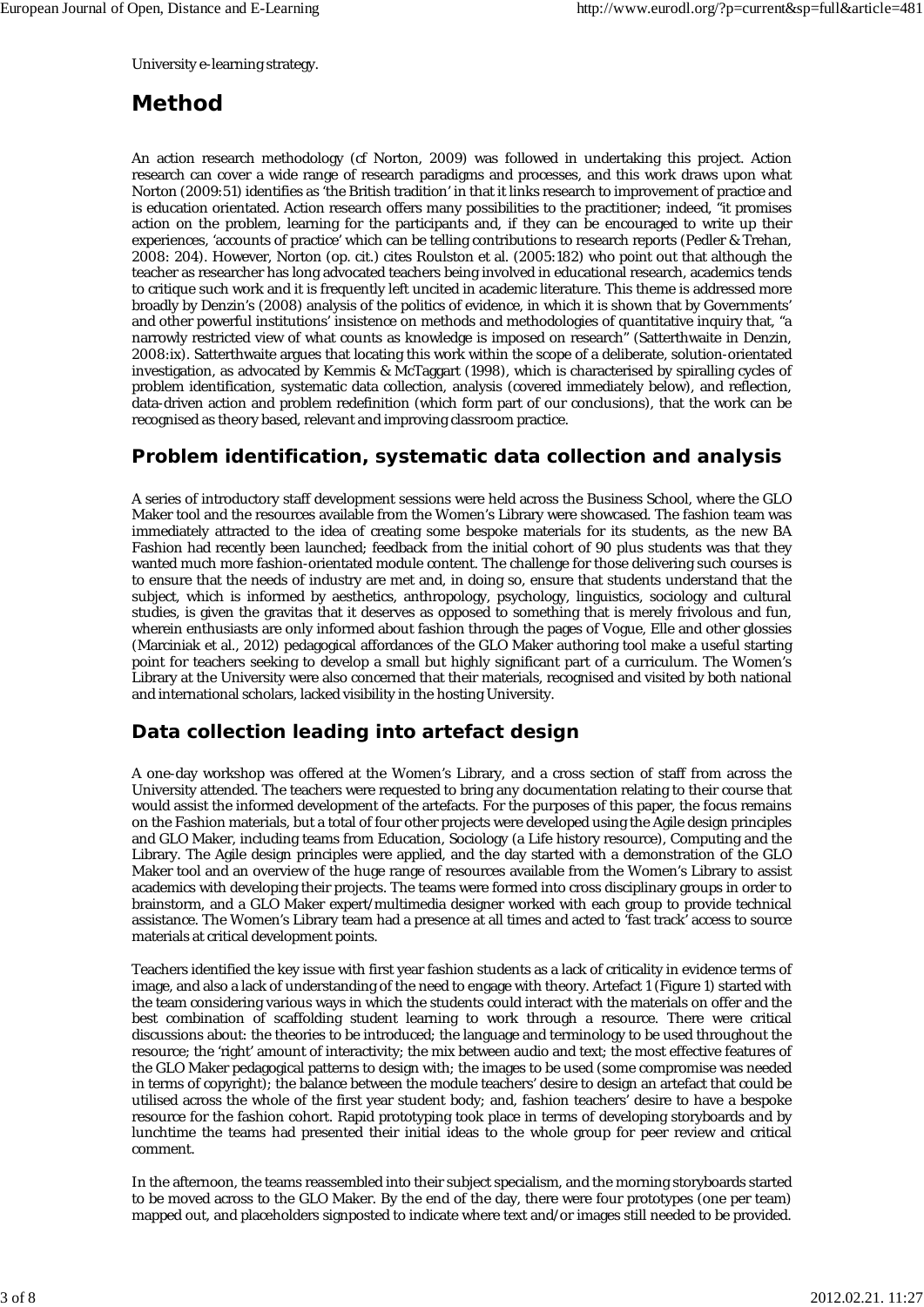A final review took place, and the offer of continued sourcing of appropriate materials was made by the expert librarians from the Women's Library.

# **Analysis of workshop**

Staff data and feedback was required to evaluate how well the workshops were being run, and also tracking was needed to follow the developments of the GLO Maker objects into the curriculum. The staff data were collected via the paper plans of the objects the team developed in workshops, following best practice from the RLO-CETL; additionally field notes of conversations were made during the workshop and in conversations afterwards. The analysis of the workshop fed into the design and running of a series of OER workshops now offered by the RLO-CETL to higher education institutions nationally (Glomaker wiki gallery, 2011).

### **Artefact developed: "The theory of erogenous zones"**

The 'theory of erogenous zones' aims to encourage engagement and critical thinking about how "erogenous zones" are used in fashion marketing. This multimedia learning resource starts with a series of moving images showcasing dress from three different decades. This 'splash screen' attracts attention, and encourages the user to 'click' further to the next screen. The navigation at the foot of the page clearly shows the number of pages, thus it is clear that this is a task limited to a number of 'pages', a clear request made by students. Three multiple choice question tasks follow, to engage the user. The theory page (number 7) is designed to enable the learner to come to a stop and listen to audio files, and read the supporting text files if desired. The Mary Quant mini skirt image is a fashion icon, and certainly fashion students would recognise the image as an iconic fashion photograph. The following three pages 'test' students' understanding of the theory they hear, and the final page simply signposts further reading. These multiple clues, both oral and visual can lead to successful language acquisition (Halliday, 1975).



*Figure 1. Artefact Developed: "The theory of erogenous zones" Available online at: http://www.glomaker.org/samples/MarketingFemaleForm/GLO\_Player.html*

### **Evaluation and further development**

### **Student formative feedback**

After the workshop, the prototype of 'marketing the female form' (working title of artefact 1) was shown to a single Fashion marketing seminar group for critical feedback. The students commented that having a title such as 'marketing' was dull, and they would be unlikely to explore a resource labelled in this way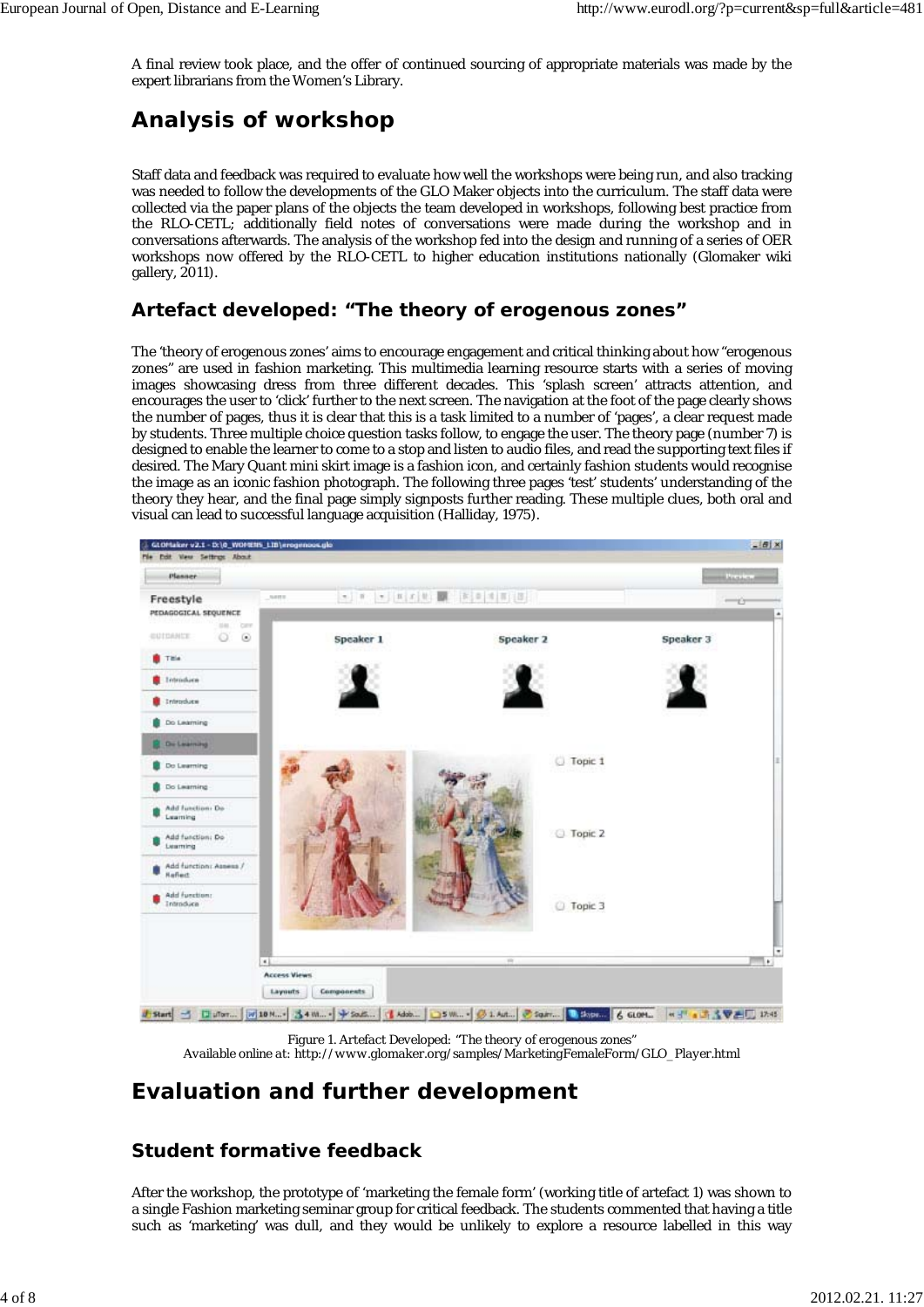independently in the VLE. The students then came up with the title of 'Theory of Erogenous Zones', saying that they would automatically click on a link with a more interesting title such as this. The students were also keen to have 'extra' images in the GLO, for example showing other examples of historical dress, and an extra page (number 6) was added showing example images of 18th, 19th & 20th century dress. Another request was for the GLO to scaffold student writing; however, the teacher and students together agreed that to add still more to the existing GLO would tip the balance from short and really interesting to overlong and attempting too much with one artefact.

### **Student summative feedback**

The 'Theory of Erogenous zones' was embedded within the VLE for use in the third week of the semester, the week before the visit to the V&A museum. It was embedded for both fashion students and the wider cohort, comprising public relations, advertising, retail and marketing students. The wider cohort had their visit to the Tate Modern museum, and teachers showed the GLO Maker resource prior to the visit to the museum. Thus the GLO was showcased to around 300 first year students, by 15 different teachers in class, and available for students to revisit in their own time. Web statistics are not sufficiently sophisticated to show access to the individual pages, but teachers) commented during the marking process, when students wrote a 500 word 'patchwork' text on their museum/art gallery visit there was a 'significant difference' in the quality of writing, (Smith et al, 1999) in that far more students had incorporated the theories incorporated into the artefact (Fluger, Laver, Steele & Wilson).

Subsequent student feedback in three of the seminar groups (run by Holley) saw the students requesting a resource that would enable them to write and structure their writing outside the classroom. For the next semester, the Women's Library Collections Manager sourced a range of ideas around a brief developed by students and the teacher (Holley), and finally a collaborative decision was made to develop a theme on 'Josephine Butler'.

# **Second artefact: "Josephine Butler"**

The second artefact – 'Josephine Butler' – was developed ready for testing in the second (spring) semester, and aimed to address the students' comments about having an interesting and interactive resource that they could use outside the classroom to start to develop their writing. The teacher still wanted an element of critically, ie getting the wider student body to develop a 'critical eye'.



*Figure 2. Second Artefact Developed: "Josephine Butler"*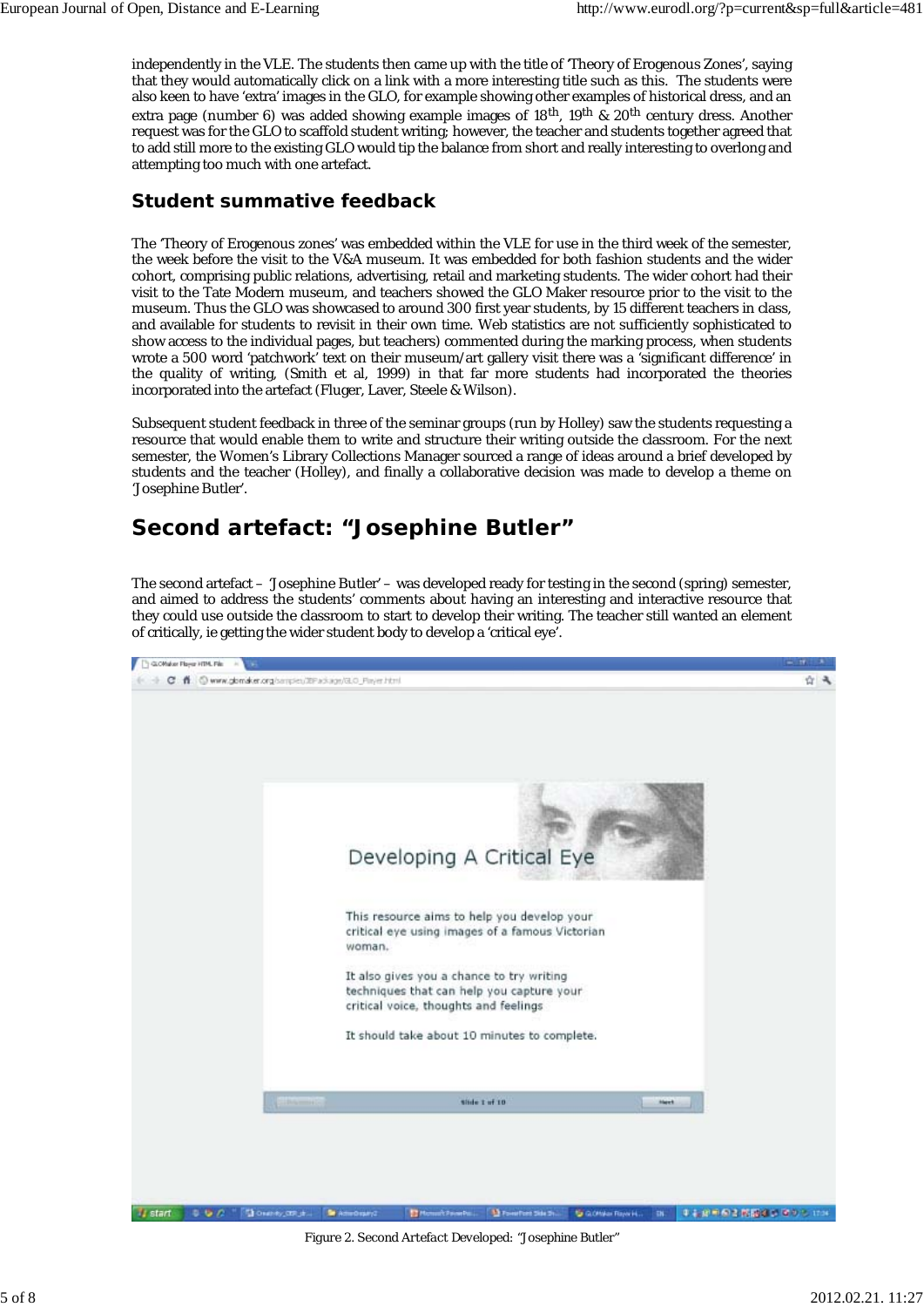#### *Available online at: http://www.glomaker.org/samples/JBPackage/GLO\_Player.html*

Josephine Butler was a remarkable woman, a feminist and a libertarian who campaigned against the Contagious Diseases Act of 1864 and was influential in raising the age of consent from 13 to 16. The images we selected show her portrayed as a demure, modestly dressed woman of her time, a real contrast to the passion shown in her work and her writing. We were able to reuse resources with permission from the Women's Library, and this GLO features extracts from "A Women's Guide to Changing the World", a film made by students from schools in the East London Consortium with filmmaker Mary Mullen in 2007. To develop this GLO, the module teacher built upon the ideas for the 'erogenous zones' project, mapped out the Josephine Butler GLO using the GLO template, and emailed the outline to the Resources Manager at the Women's Library. Several discussions ensued, and a range of images obtained, two of which required specialist copyright clearance. The services of a multi-media developer were required to develop the video clips, but this was a relatively small task compared with creating a range of animations with a developer using Flash, for example. The design principles around language, tone, style and pedagogic practice had already been debated in full with the first artefact, and positive student feedback obtained.

#### **Student summative feedback in semester 2**

The Spring semester intake of students consisted of a single Fashion Marketing group of 30 who first saw the 'theory of erogenous zones' in week one of the semester, followed by scaffolded writing tasks and working through Josephine Butler in week two. The group asked questions about the development of the two artefacts, and were very positive about their use in class. In the end of module evaluation (where the teacher asked for feedback with the use of post-it notes for 'one good thing; one bad thing') six students mentioned the artefacts specifically as a positive; a further nine identified high quality materials/support on the VLE; and negative comments were mainly confined to administrative events outside the control of the module leader.

#### **Evaluation of Reuse of the Resources with International Students**

A presentation on 'The theory of erogenous zones' at a staff development session led to a teacher requesting their reuse as part of his teaching for a group of 40 International Foundation Students, and thus reused for language development. Re (use) of the artefact in a very different setting and for a different purpose generated very different reactions. The teacher commented,

 *"In the large module, there was a similar gender split ie mainly female students with a small number of male students. Culturally both my groups had a diverse range of students from different cultures and backgrounds. However, the reaction of the large group cohort to the RLO was well, the only word I can use is 'stunned' by the creativity and design and beauty of the materials displayed, especially with the erogenous zones GLO, and their comments were very much along how this would feed into their planning and design…. It was interesting that a male student in the smaller group felt able to disagree and to voice his opinion, despite being in a minority of one giving negative feedback."*

The teacher introduced the existing 'Erogenous Zones' to the small international group, and used it to scaffold a series of language activities. In the process, feedback was obtained from a diverse international study body. All names have been replaced, but nationalities are accurate. Broadly, the students appreciated the images and the scaffolded activities, as these two extracts from student comments indicate:

*"Slideshows about this subject were organised well and presented the topic in an interesting way by beautiful illustrations. The 3 different theorists were also fascinating." Rasa (female) Lithuania age 23*

 *"I liked that quiz, it's clear to understand. Women's fashion is changing all the time. At the time of the pictures it was really restricted to emphasise particular parts of the body, which looks very nice but a lot of effort and even pain comes with that amazing look. To emphasize their waist women needed to tighten it really strong, so for me women's fashion is very interesting but sometimes it's hard to believe in that effort." Jacek (male) Poland age 21*

In a university setting where students mainly come from homes where English is not their mother tongue, it can be problematic for staff to overcome shyness, cultural reserve and lack of confidence in speaking out. Although technology has been used to offer ways in which to encourage full class engagement, this tends to be use of mobile technologies (see Bradley & Holley, 2010; Bradley et al., 2010). The teacher, experienced in working with international students, used a variety of paper-based and online resources to encourage the students to contribute orally in class, examples of which can be found in the LearnHigher CETL resources on student writing (www.learnhigher.ac.uk) and groupwork (www.learnhighergroupwork.com). The pedagogical pattern behind the artefacts enabled students to think and consider their points of view and to offer these freely – most unusual in the experience of the teacher. He commented:

*"There is something about the way in which these two GLO resources speak to the student.*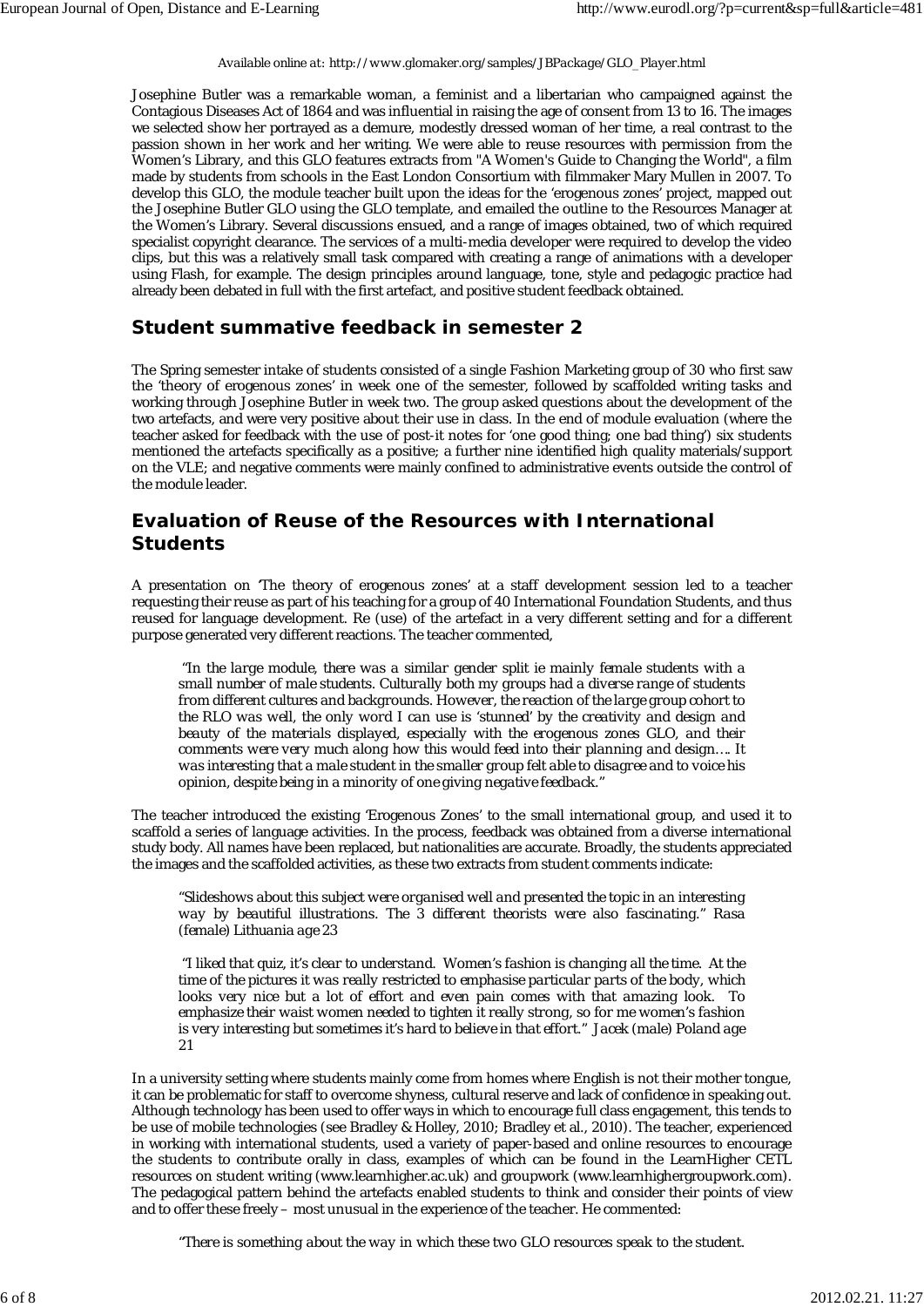*My conclusion is that it is not just the creative design, but the pedagogic rationale underpinning the design…"*

Our action learning project conclusions have been framed around the final sequences identified by Kemmis & McTaggart (op. cit.): Reflection and Data-driven action, and Problem redefinition.

### **Reflection and Data-driven action**

The project, facilitated by RLO-CETL as part of its 'host institution' dissemination strategy, was clearly welcomed by the student body in both the larger 'Fashion' course and in the International Foundation Student programme. The study started with the problem of engaging students in a critical reflective way in their study of Fashion. Teachers engaged in a collaborative development to develop rich online resources to support this process. Both the teacher feedback on the development process and student feedback on the complete resources were very positive. Teachers report student writing that draws upon underpinning theory presented in artefact 1, the theory of erogenous zones; and the use of artefact 2 as a medium for discussion has enabled students from different cultures to express an opinion. However, in terms of data, more sophisticated tracking of student use inside and outside the classroom is needed, as well as a mechanism for identifying staff barriers to engagement with the project outside the workshop.

### **Problem redefinition**

Developing bespoke materials for students working in cross disciplinary and discipline based teams with specialist librarians to enable rapid prototyping is a very effective way to work. The Learning Objects are very small and engaging, and this is part of their success with students. The project was thus very successful in engaging teachers in a creative development process that led to valuable resources, with the resources themselves made freely available for reuse and adaptation. The use of a tool specially designed to produce OERs (GLO Maker) enabled teachers to produce resources that are broadly reusable beyond the initial target student group. The teachers were thus enabled to produce resources that are reusable and adaptable as well as pedagogically rich.

A clear limitation of the study is the way in which, although reuse in different learning contexts occurred, repurposing of the objects did not happen – despite all the tools being OER, pedagogically driven and simple to repurpose. In terms of an action research methodology, clearly at the data gathering stage staff attitudes to engaging with the technology needed to be captured and post project tracking would undoubtedly assist in exploring which ways would most effectively enable staff to repurpose OERs for their *specific* groups of students. With the time lapse between the project design and its evaluation, it is easy to see the assumption being made that a member of staff being willing to engage in a workshop setting did not equate to action outside the scaffolded setting. To really leverage the power of these kinds of OER software developments, the students need to be at the centre of the process, for example as peer reviewers; or for academic staff to value and assess student work in a different way, for example enabling students to develop their own GLOs as a way to demonstrate matching Learning Outcomes to practice for assessment purposes.

To conclude, although staff were able to access pedagogically sound, free OER resources for use, reuse and repurposing, in reality the project only delivered on the reuse in different learning contexts. Thus the title of the paper 'empowering' teachers to author (ie. customize) for their own specific classroom contexts has not, as yet, been delivered. A more accurate description of our action research project is that it encouraged staff to consider repurposing, but a short term solution was to simply reuse. Further work is needed to identify barriers to repurposing with the individual staff, and to develop ways of scaling up the agile learning design and inclusion of OER resources across the wider institutional context.

#### **References**

- Boyle, T.; Windle, R.; Leeder, D.; Wharrad, H.; Alton, R. and Cook, J. (2006). *An Agile method for* 1. *developing learning objects.* Proceedings of the 23rd annual Ascilite conference: Who's learning? Whose technology? Available online at: http://www.ascilite.org.au/conferences/sydney06 /proceeding/pdf\_papers/p64.pdf
- 2. Bradley, C. and Holley, D. (2010). *An analysis of first-year business students' mobile phones and their use for learning,* Paper presented at ALT-C, "Into something rich and strange" - making sense of the sea-change Nottingham, UK, 7-9 September 2010.
- Bradley, C.; Weiss, M.; Dobson, C. and Holley, D. (2010). *A little less conversation, a little more* 3. *texting please – A blended learning model of using mobiles in the classroom,* Proceedings of Fifth International Blended Learning Conference "Developing Blended Learning Communities", University of Hertfordshire, Hatfield, UK, 16-17 June 2010, pp 1-11. ISBN 978-1-907396-10-6.
- 4. Denzin, N.K. (2008). The Elephant in the Living Room: or extending the conversation about the politics of evidence, in Satterthwaite, J., Watts, M., Piper, H. (eds), *Talking Truth, Confronting Power,* pp 1-15, Trentham Books. Stoke on Trent, UK.